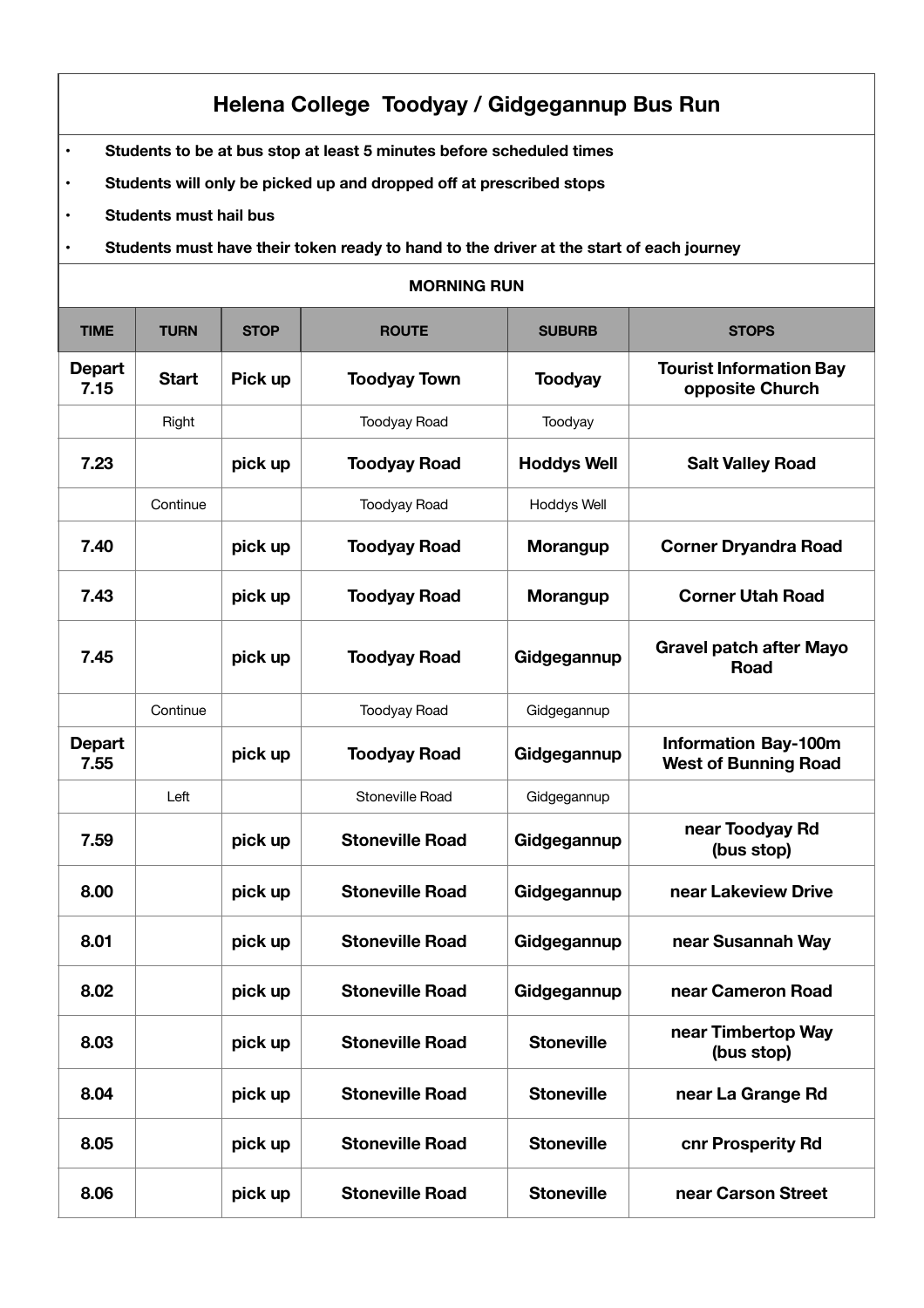| <b>MORNING RUN</b>                                                    |             |             |                        |                     |                                                                       |
|-----------------------------------------------------------------------|-------------|-------------|------------------------|---------------------|-----------------------------------------------------------------------|
| <b>TIME</b>                                                           | <b>TURN</b> | <b>STOP</b> | <b>ROUTE</b>           | <b>SUBURB</b>       | <b>STOPS</b>                                                          |
|                                                                       |             | pick up     | <b>Stoneville Road</b> | <b>Stoneville</b>   | near Mulumba Place                                                    |
| 8.07                                                                  |             | pick up     | <b>Stoneville Road</b> | <b>Stoneville</b>   | <b>Between Traylen Road and</b><br><b>Conradi Place (bus</b><br>stop) |
| 8.08                                                                  |             | pick up     | <b>Stoneville Road</b> | <b>Stoneville</b>   | near William Adams Park<br>(Transperth Bus Stop 15090)                |
| 8.09                                                                  |             | pick up     | <b>Stoneville Road</b> | <b>Mundaring</b>    | near Milligan Road                                                    |
| 8.10                                                                  |             | pick up     | <b>Stoneville Road</b> | <b>Mundaring</b>    | near Breckler Drive                                                   |
| 8.11                                                                  |             | pick up     | <b>Stoneville Road</b> | <b>Mundaring</b>    | near Stevens St                                                       |
|                                                                       | Right       |             | Great Eastern Highway  | Mundaring           |                                                                       |
|                                                                       | Left        |             | McGlew Rd              | <b>Glen Forrest</b> | no stops                                                              |
|                                                                       | Right       |             | <b>William Street</b>  | <b>Glen Forrest</b> | no stops                                                              |
|                                                                       | Right       |             | <b>Bilgoman Road</b>   | <b>Glen Forrest</b> | no stops                                                              |
| 8.25                                                                  |             | <b>End</b>  | <b>Bilgoman Road</b>   | <b>Glen Forrest</b> | <b>Bus bay</b>                                                        |
| <b>Students for Darlington Campus transfer to GFC-DC link bus</b>     |             |             |                        |                     |                                                                       |
| 8.30<br>GFC-DC link departs Continue to Darlington Campus if required |             |             |                        |                     |                                                                       |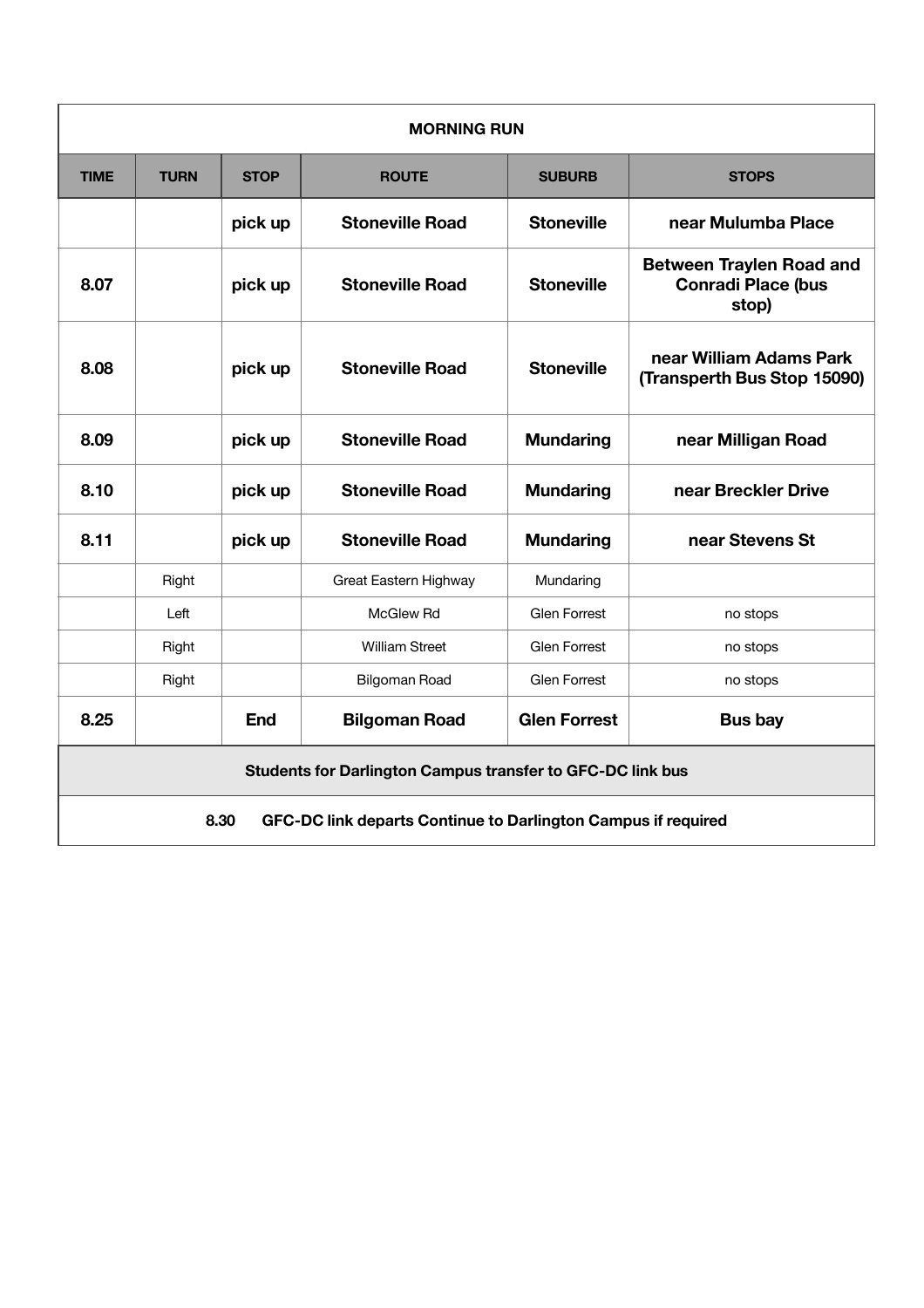| Helena College Toodyay / Gidgegannup Bus Run                                                                                                                                                                        |                                                                                         |               |                              |                     |                                                                       |  |  |  |
|---------------------------------------------------------------------------------------------------------------------------------------------------------------------------------------------------------------------|-----------------------------------------------------------------------------------------|---------------|------------------------------|---------------------|-----------------------------------------------------------------------|--|--|--|
| Students to be at bus stop at least 5 minutes before scheduled times<br>$\bullet$<br>Students will only be picked up and dropped off at prescribed stops<br>$\bullet$<br><b>Students must hail bus</b><br>$\bullet$ |                                                                                         |               |                              |                     |                                                                       |  |  |  |
| $\bullet$                                                                                                                                                                                                           | Students must have their token ready to hand to the driver at the start of each journey |               |                              |                     |                                                                       |  |  |  |
| <b>AFTERNOON RUN</b>                                                                                                                                                                                                |                                                                                         |               |                              |                     |                                                                       |  |  |  |
| <b>TIME</b>                                                                                                                                                                                                         | <b>TURN</b><br><b>ROUTE</b><br><b>STOP</b><br><b>SUBURB</b><br><b>STOPS</b>             |               |                              |                     |                                                                       |  |  |  |
|                                                                                                                                                                                                                     | Darlington Campus students transfer from DC-GFC link bus to Gidge bus                   |               |                              |                     |                                                                       |  |  |  |
| 3.25                                                                                                                                                                                                                |                                                                                         | <b>Depart</b> | <b>Bilgoman Road</b>         | <b>Glen Forrest</b> | <b>Glen Forrest Campus</b>                                            |  |  |  |
|                                                                                                                                                                                                                     | Right                                                                                   |               | Marnie Road                  | <b>Glen Forrest</b> |                                                                       |  |  |  |
|                                                                                                                                                                                                                     | Left                                                                                    |               | McGlew Road                  | Glen Forrest        |                                                                       |  |  |  |
|                                                                                                                                                                                                                     | Right                                                                                   |               | Great Eastern Highway        | Glen Forrest        |                                                                       |  |  |  |
| 3.28                                                                                                                                                                                                                |                                                                                         | drop off      | <b>Great Eastern Highway</b> | Hovea               | near Margaret Road                                                    |  |  |  |
| 3.29                                                                                                                                                                                                                |                                                                                         | drop off      | <b>Great Eastern Highway</b> | Hovea               | <b>Just after Bailey Road</b>                                         |  |  |  |
| 3.30                                                                                                                                                                                                                |                                                                                         | drop off      | <b>Great Eastern Highway</b> | <b>Mundaring</b>    | <b>Bus Stop at Caltex, cnr</b><br><b>Coppin Rd</b>                    |  |  |  |
|                                                                                                                                                                                                                     | Left                                                                                    |               | <b>Mann Street</b>           | Mundaring           |                                                                       |  |  |  |
| 3.35                                                                                                                                                                                                                |                                                                                         | drop off      | <b>Mann Street</b>           | <b>Mundaring</b>    | <b>Bus stop</b>                                                       |  |  |  |
|                                                                                                                                                                                                                     | Right                                                                                   |               | <b>Hartung Street</b>        | Mundaring           |                                                                       |  |  |  |
|                                                                                                                                                                                                                     | Left                                                                                    |               | Stoneville Road              | Mundaring           |                                                                       |  |  |  |
| 3.36                                                                                                                                                                                                                |                                                                                         | drop off      | <b>Stoneville Road</b>       | <b>Mundaring</b>    | near Stevens Street                                                   |  |  |  |
| 3.40                                                                                                                                                                                                                |                                                                                         | drop off      | <b>Stoneville Road</b>       | <b>Mundaring</b>    | near Breckler Drive                                                   |  |  |  |
| 3.42                                                                                                                                                                                                                |                                                                                         | drop off      | <b>Stoneville Road</b>       | <b>Mundaring</b>    | near Milligan Road                                                    |  |  |  |
| 3.43                                                                                                                                                                                                                |                                                                                         | drop off      | <b>Stoneville Road</b>       | <b>Mundaring</b>    | near Tamblyn Place<br><b>(Transperth Bus Stop</b><br>15110)           |  |  |  |
| 3.44                                                                                                                                                                                                                |                                                                                         | drop off      | <b>Stoneville Road</b>       | <b>Mundaring</b>    | <b>Between Traylen Road and</b><br><b>Conradi Place (bus</b><br>stop) |  |  |  |
| 3.45                                                                                                                                                                                                                |                                                                                         | drop off      | <b>Stoneville Road</b>       | <b>Stoneville</b>   | <b>Near Mulumba Pl</b>                                                |  |  |  |
|                                                                                                                                                                                                                     |                                                                                         | drop off      | <b>Stoneville Road</b>       | Stoneville          | Near Carson St                                                        |  |  |  |